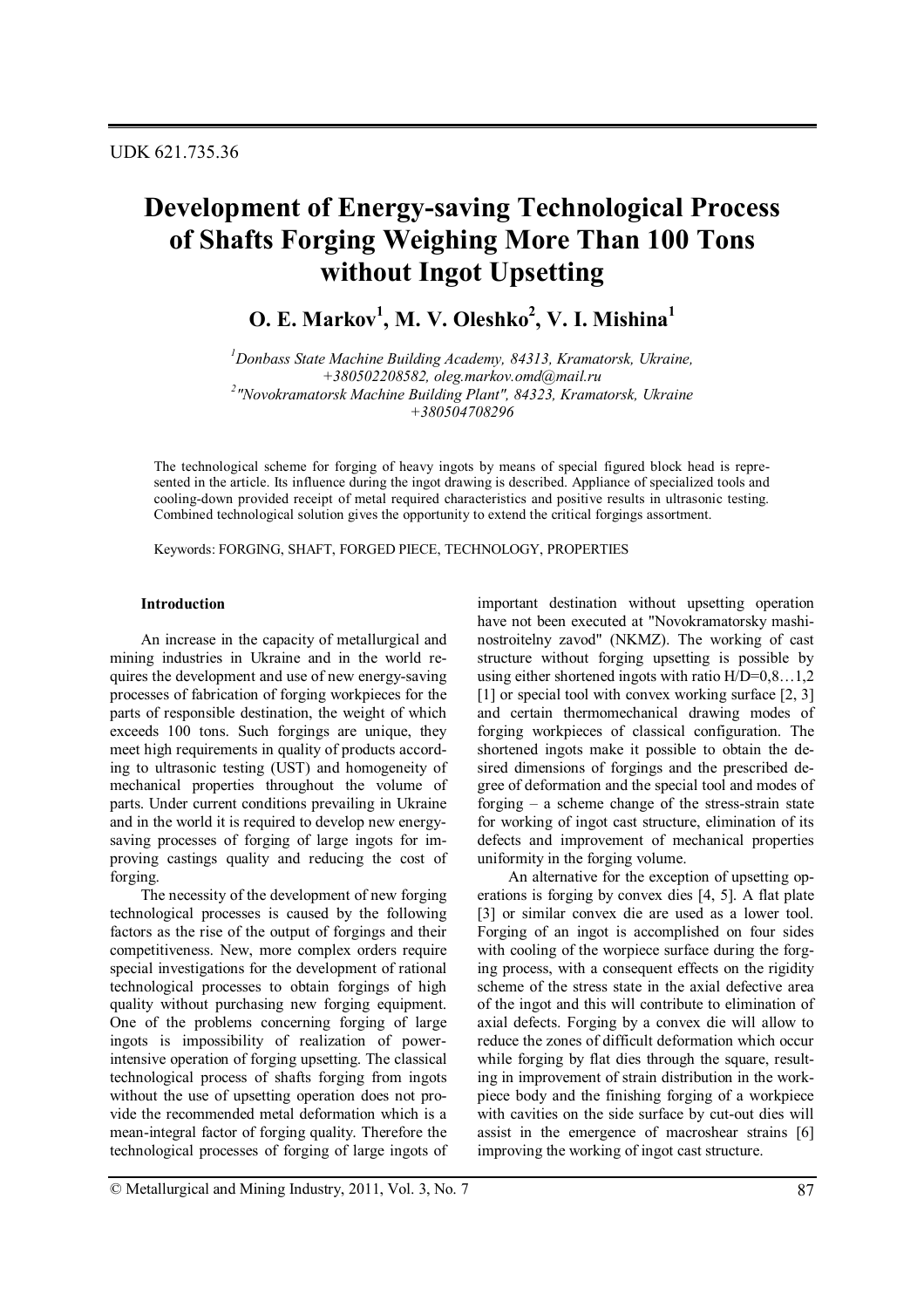The purpose of the work is investigations of the effect of convex dies and special modes of forging on working of metal structure without the use of upsetting operation. As a result of the research it is necessary to determine the possibility of implementation of the new forging process without upsetting in terms of metal structure working. The research was carried out by applying of commercial finite-element program DE-FORM 3D (temporary license for Forging Department of Donbas State Engineering Academy) which, with a high degree of reliability, allows to simulate forging

processes [7], with a consequent exclusion of experimental investigations for searching optimum condition of producing forgings of responsible destination. The program enables to take into account the non-uniform temperature field during the forging process that is an essential condition for improving the scheme rigidity of the stress-strain state.

Method of research: temperature range of forging simulation 1200-850◦C; material-steel 38CrNiЗMoV, ingot weight – 170 tons. The distribution of logarithmic strain intensity is shown in **Figure 1**.



**Figure 1**. The distribution of logarithmic strain intensity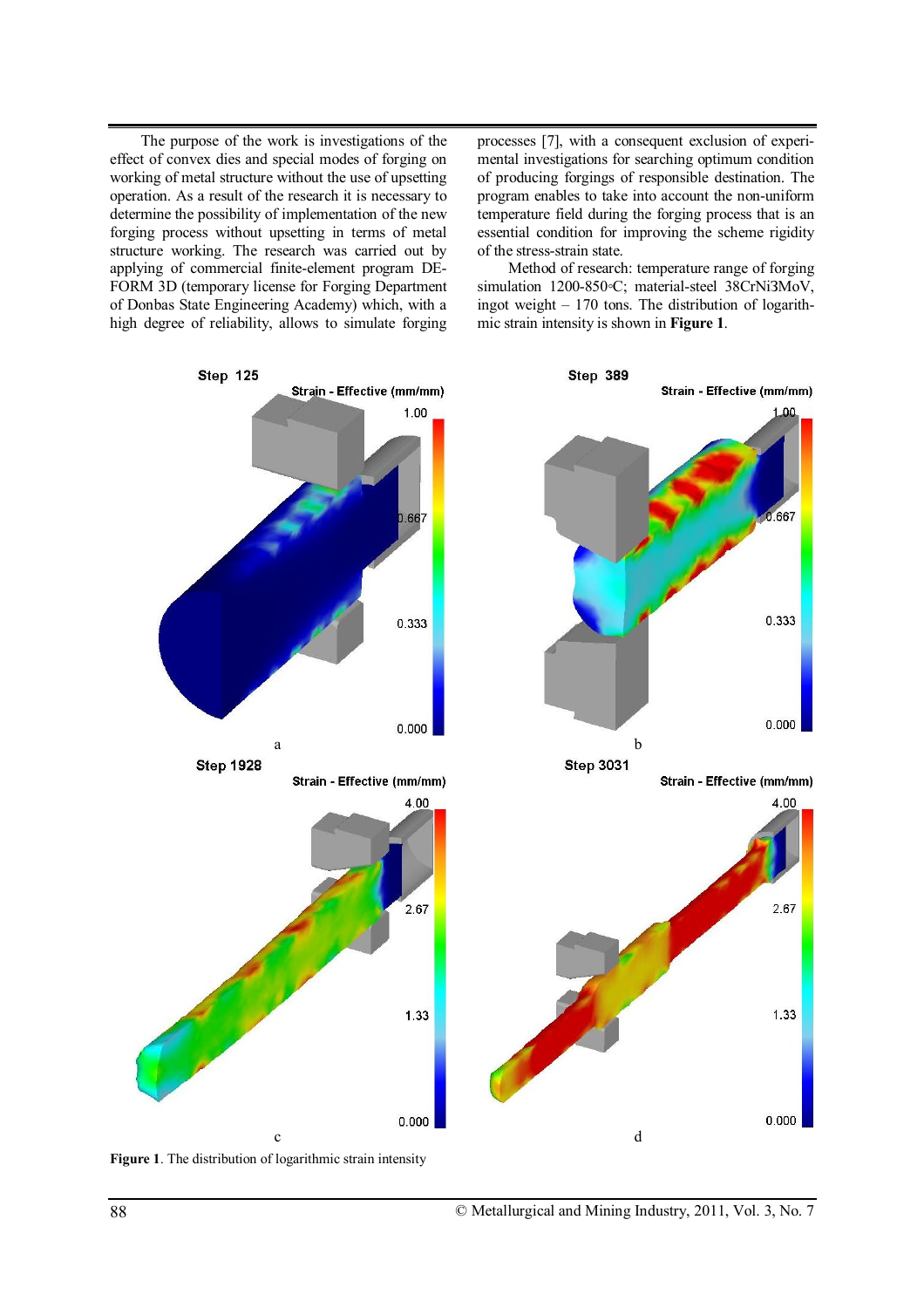The forging technological process consists of the the following main operations: forging of an ingot to the diameter 2200 mm with the length of 4200 mm (**Figure 1a**), deformation of a workpiece by complex wedge die to the depth of ≈ 200…300 mm (**Figure 1b**), forging by cut-out dies to the diameter of 1400 mm and length of  $\approx$  9000 mm (**Figure 1c**), finish forging (**Figure 1d**).

The results received show that forging of ingot faces contributes to accumulation of strains of the order of  $\approx 0,4...0,5$  (**Figure 1a**) allowing to work slightly the ingot surface structure. The working of central layer of the ingot to the deformation value of  $\approx$  0,4 provides the process of deformation by convex wedge die (**Figure 1b**) on four sides. The workpiece surface accumulates deformation of the order of  $\approx$  1,0. Forging by cut-out dies with an angle of 1350 (**Figure 1c**) also contributed to the better working of the central layers (deformation value is  $\approx 2, 2, ..., 2, 7$ ). forging of part shoulders provides more accumulation of deformation (deformation value is  $>3.0$ **Figure 1d**) with relatively uniform distribution along the length. The barrel of a shaft receives less working in comparison with necks approximately by 20% but the deformation distribution is uniform that is an evidence of sufficient working of metal structure to obtain high quality and eliminate inner defects. So, it has been established that the deformation by a convex wedge die makes it possible to provide the distribution of deformation centre to the defective zone of the ingot with the workpiece diameter more than 2000 mn, which is impossible for forging by combined dies.

By the results of the research in order to guarantee the fabrication of high-quality forgings in accordance with the customer requirements the technological process of forging shafts on the hydraulic press of 100 МN was developed and introduced into production at NKMZ. The upsetting operation was replaced by drawing of a workpiece with cooled surface by convex wedge die with the finishing forging by cutout dies resulting in an improvement of axial channel working and use of shearing strains for grinding of cast structure.

Comparison of the results of the simulation of ingot forging process with the actual production technology of forging shafts from the ingot of 170 tons has shown their high convergence. Deformation and thermal state of the workpiece during the forging process correspond to the real production data.

The dimensions of the workpiece at each operation coincide with the real data with an accuracy of 3-5%. The temperature of billet after forging was  $\approx 850^{\circ}$ C, the average temperature by the results of numerical simulations was  $\approx 830$  °C. According to the proposed technology the shaft forgings of manganese steel from ingots of 170 tons, forging mass of 106 tones, total length of 14700 mm, providing the required level of mechanical properties and the requirements of UST were forged and delivered to the customer. Requirements and the results of ultrasonic testing of billets obtained are shown in **Table 1**.

| Name  | Ingot weight,<br>tons | Number<br>pieces | Ultrasonic<br>testing                   | Result         |
|-------|-----------------------|------------------|-----------------------------------------|----------------|
|       |                       |                  |                                         |                |
| Shaft | 170,0                 | 7                | Ultrasonic testing of EN10228-3         | deviation were |
|       |                       |                  | $(1,0-0,3)R - class 2 (05 mm);$         | not detected   |
|       |                       |                  | $(0,3-0,0)R - class 1$ (Ø8 mm)          |                |
| Axis  | 170.0                 | 4                | allowed accumulation                    | deviation were |
|       |                       |                  | of discontinuity to $\varnothing$ 10 mm | not detected   |

**Table 1.** Results of ultrasonic testing

#### **Conclusions**

The stress-strain and thermal state of a workpiece during the forging process was investigated with the application of finite-element program DE-FORM 3D. The new energy-saving technological process of forging of large ingots by convex dies without upsetting operation was developed. The results received show the uniform deformation distribution in the forging body with sufficient level of deformation localization in the axial zone of the ingot to eliminate inner defects while forging the workpieces of large diameters by convex dies. The developed technological solution enabled to extend the range of forgings, to increase the competitiveness of an enterprise through the provision of high-quality products.